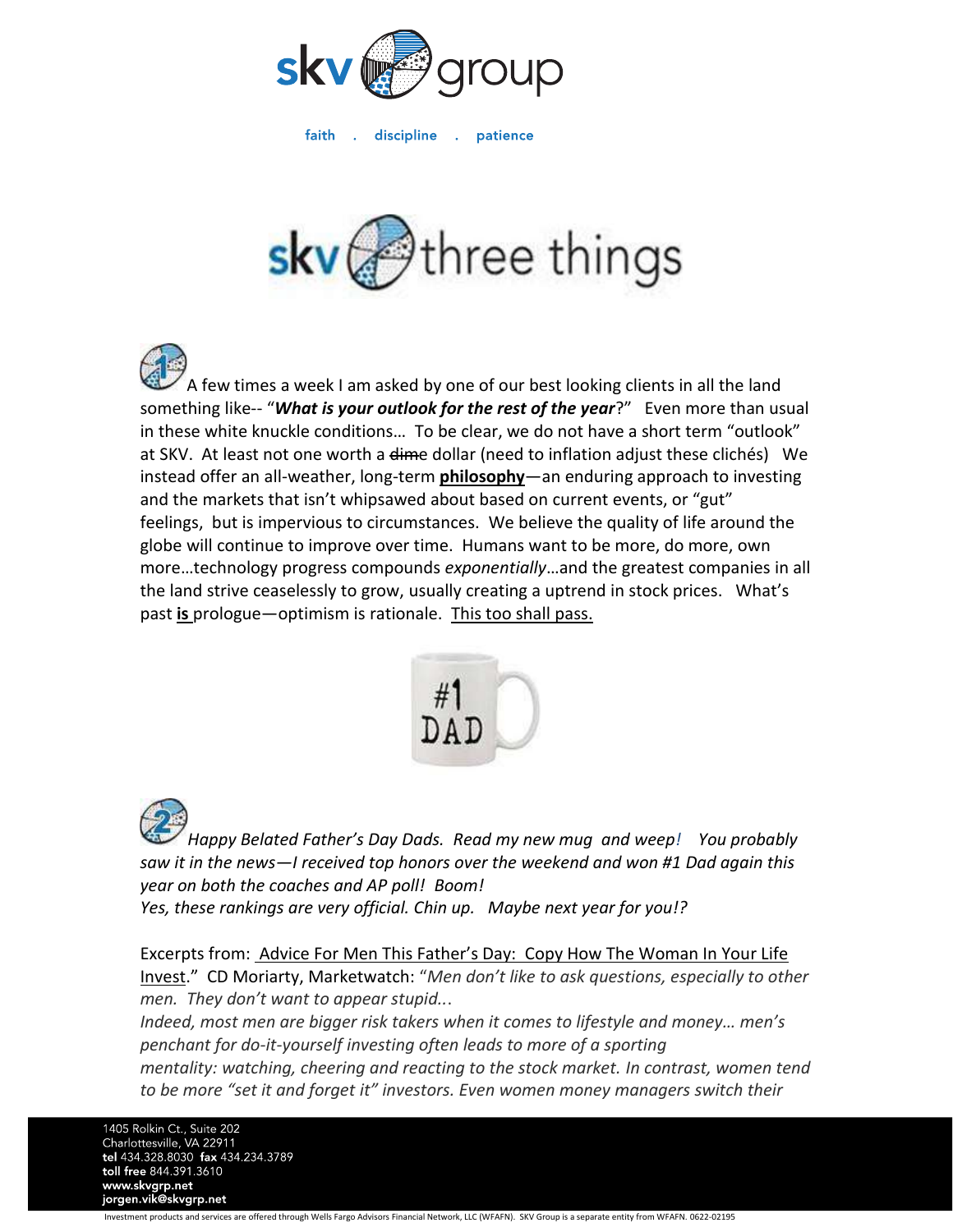

## faith . discipline . patience

*investments less often than their male peers — and do just fine in terms of portfolio return."* The author's advice was to : *"Seek expert investment advice…Reduce impulse {decisions}."*



In June 2014, one the greatest Americans you have never heard of died at age 92. If you have a moment, search Ronald James Read. He was a janitor, gas station attendant…and a great philanthropist. Reed amassed a fortune reportedly over \$8 million on his modest income *"by investing in dividend paying stocks, avoiding companies he did not understand, living frugally and being a buy and hold investor in a diversified portfolio…",* according to CNBC. He bequested most of his wealth to his local hospital and library in Vermont. The size of his wealth was a huge surprise to his family and friends that were "shocked to discover upon his death that he had a safe deposit box with a stack of stock certificates five inches thick," Joshua Kennon. I am guessing Mr. Read did not check the value of his stack several times a day….just say'n.

As always, I'm honored and humbled you have given me the opportunity to serve as your financial advisor. I am lucky to be in the foxhole with the greatest clients in all the land. We hope you view us as your *friendly, knowledgeable, and reassuring source of financial guidance.*



The opinions expressed in this report are those of the author(s) and are not necessarily those of Wells Fargo Advisors Financial Network or its affiliates. The material has been prepared or is distributed solely for information purposes and is not a solicitation or an offer to buy any security or instrument or to participate in any trading strategy. S&P 500 Index: The S&P 500 Index consists of 500 stocks chosen for market size, liquidity, and industry group representation. It is a market value weighted index with each stock's weight in the Index proportionate to its market value. Past performance is no guarantee of future results. Wells Fargo Advisors Financial Network is not a legal or tax advisor. Be sure to consult your own tax advisor and investment professional before taking any action that may involve tax consequences. Index returns are not fund returns. An index is unmanaged and not available for direct investment. Past performance is no guarantee of future results.

1405 Rolkin Ct., Suite 202 Charlottesville, VA 22911<br>tel 434.328.8030 fax 434.234.3789 toll free 844.391.3610 www.skvgrp.net jorgen.vik@skvgrp.net

Investment products and services are offered through Wells Fargo Advisors Financial Network, LLC (WFAFN). SKV Group is a separate entity from WFAFN. 0622-02195